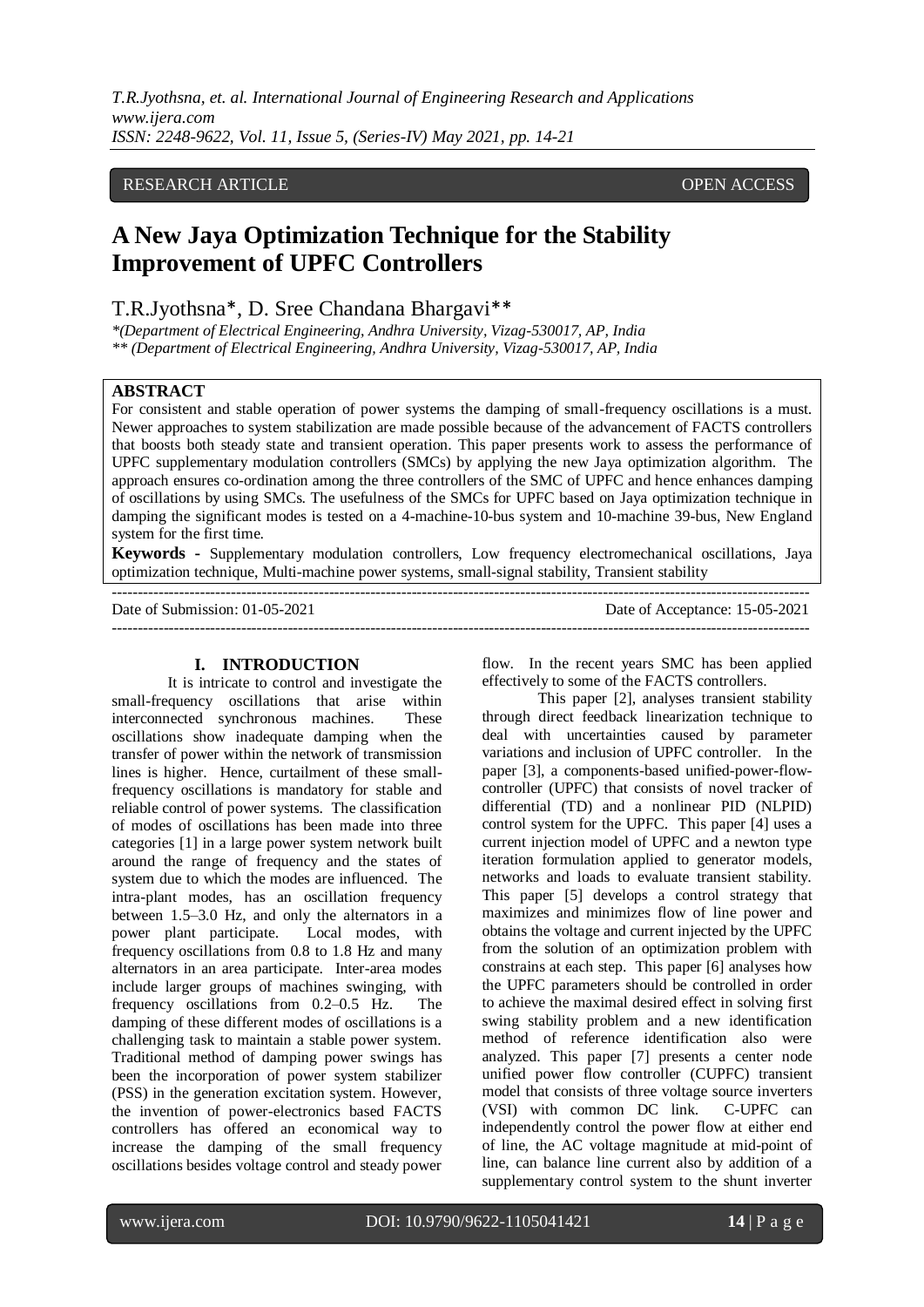control system. This paper [8] uses radial basis function neural network (RBFNN) for the control of UPFC. The method based on a single neuron architecture with input related to the error difference and the parameter updating is performed through a relative error and thereby depicted by genetic algorithm. In this paper [9], the damping capabilities of UPFC and IPFC are evaluated using small-signal stability, with series branches creating a structure to improve the damping without the necessity of feedback controller. In [10], a control scheme that uses the energy function was developed for UPFC. The sensitivities of generator outputs are evaluated based on Thevenin's theorem and the DC power flow method. This paper [11] develops a damping controller of the UPFC designed by using modal control theory to render adequate damping characteristics. These papers [12][13] have developed control theory for the series voltage and the shunt current controllers based on the electromechanical system. This paper [14] performs and evaluates the design of SMCs for UPFC. In this paper [15], Jaya algorithm a newly proposed algorithm which has a strong ability to solve the constrained and unconstrained optimization problems. The algorithm is based on the concept that the solution obtained for a given problem should move towards the best solution and should avoid the worst solution.

The main goal of the work presented in this paper is to highlight the simultaneous design and tuning methodology of the UPFC damping controller to mitigate low frequency oscillations. The control laws for the shunt reactive current, series real and reactive voltage controllers have been chosen as in [12][13]. The coordinate tuning of SMC parameters has been performed using the new Jaya optimization algorithm and the combination of three controllers are investigated to evaluate the superiority of the UPFC damping controller. The performance of the UPFC SMCs has been evaluated using the proposed new Jaya optimization algorithm from case study conducted on a 4-machine 10-area and 10-machine 39-bus new England systems. The results acquired from evaluated small signal stability and transient stability on nonlinear dynamic models of the UPFC SMCs determine the efficiency of new Jaya optimization in damping low frequency oscillations.

# **II. CONTROL LAWS FOR UPFC SUPPLEMENTARYMODULATION CONTROLLERS**

 The UPFC is the most adaptable FACTS controller that is versatile and can improve stability of multimachine power systems. Its characteristic feature to control the power flow in the transmission line by simultaneous or selective control of some or all parameters is contemporary [12]. In this paper, the details of control configuration of UPFC considered from [12,13] can control three parameters, viz. the shunt reactive current  $I_r$ , the real voltage  $E_p$ , and the reactive voltage  $E_q$ . The function of UPFC shown in Fig. 1 is not only to control the power flow and voltage but also damp the low-frequency oscillations provided the reference signals of UPFC are regulated by suitably fed local control signals. The pre-selected parameters of the three controllers are tuned simultaneously through a constrained JAYA optimization approach to obtain coordination among controllers.



**Figure 1:** Unified power flow controller.

The series voltage and shunt current modeling of UPFC has been considered from [12,13].

# **III. TUNING OF UPFC SUPPLEMENTARY MODULATION CONTROLLERS USING JAYA OPTIMIZATION TECHNIQUE**

In this section, the tuning of SMCs of UPFC by using JAYA optimization technique has been analyzed. The tuneable UPFC parameters [12,13] are the controllable gain parameters  $K_p$ ,  $K_q$ ,  $K_r$  and the reactances,  $X_{ser}^{th}$  and  $\overline{X_{sh}}^{th}$ . The solution to a constrained JAYA optimization problem is obtained by the coordinate tuning of the UPFC parameters as defined below:

The objective function  $f(x)$  is formulated as:

$$
\frac{Min}{k} \sum_{j=1}^{m} W_j \sigma_j \tag{1}
$$

such that

$$
D_i = \frac{-\sigma_i}{\sqrt{\sigma_i^2 + w_i^2}} \ge C_1
$$
  
and  

$$
\sigma_i \le C_2
$$
, i=1,2,......n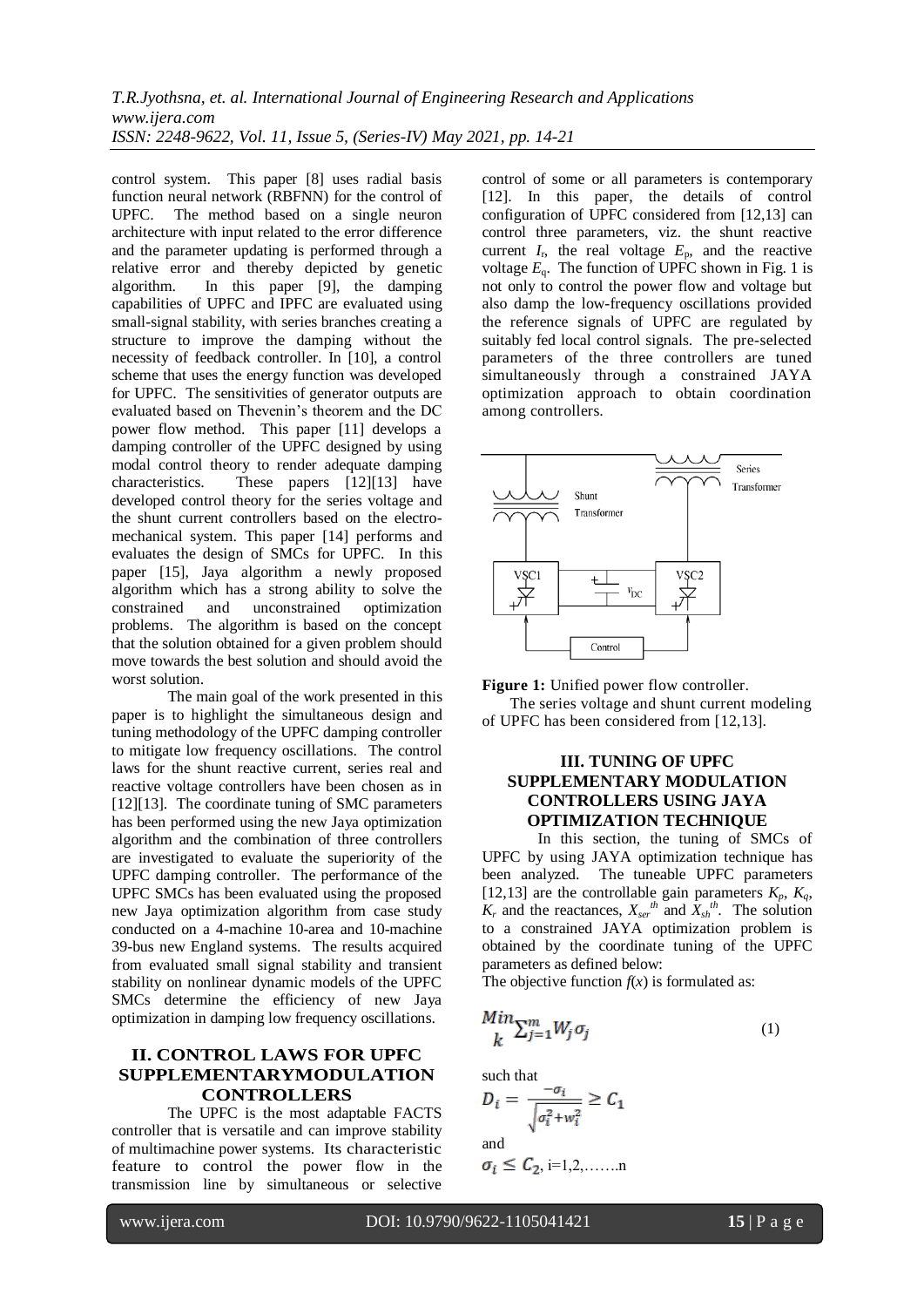where *m* is the total number modes of interest; *n*, number of eigenvalues;  $\sigma_i$  and  $\omega_i$ , are the real and imaginary parts of eigenvalues; *D* the damping ratio of eigenvalue;  $W_j$ , weight associated with the mode of interest; *k*, vector of control parameters, where each of the elements of the vector is positive,  $C_1$  and *C*2 are positive and negative respectively.



Figure 2: Permissible region for location of closed loop eigenvalues in the left half plane.

If the constraints on damping ratio and the real part of the eigenvalues defined by Eqs. (2) and (3), respectively, are satisfied  $(\theta = \cos^{-1}(C_1))$  in Fig. 2), then of all the closed loop poles of the system would lie on the boundary or within the sector shown in Fig. 2. In the work that has been presented in the paper, the tuning of coordinate controllers is obtained by the application of Jaya optimization technique. The problem formulation given by equations (1) is based on analysis of eigenvalues of the system. For the constrained objective function that has been considered, an initial random candidate solution with the design parameters within boundaries, would be considered. The best and worst solutions would be identified within the candidate solution at a given iteration would be approximated to a better solution based on the Jaya optimization strategical mathematical equation as detailed below in (4). The mathematical formulation helps in improving the better eigen values to become best as well as eliminate the worse eigen values. The modified objective function becomes the input to the next iteration, and the eigenvalues are improved continuously at the end of every iteration and the problem would be successively terminated. The details of the Jaya algorithm and the flow chart have been shown in fig. (3).

#### A) Jaya Algorithm

Step 1: Define the constrained optimization problem according to equations (1), Initialize the 5 design parameters within certain maximum & minimum limits, with a population size 'n' defines the number of candidate solutions and then compute the eigen values.

Step 2: The constraints for the given problem i.e., minimization of the eigen value and maximization of the damping ratio are set.

Step 3: The computation of eigenvalues is performed for each candidate solution and the value of objective function is calculated that corresponds to each solution.

the candidate solutions.

Step 5: Based on the best and worst solutions modify all candidate solutions.The proposed modification is expressed as follows:

$$
X'_{j,k,i} = X_{j,k,i} + r_{1,j,i}(X_{j,best,i} - |X_{j,k,i}|) -
$$
  
\n
$$
r_{2,j,i}(X_{j,worst,i} - |X_{j,k,i}|)
$$
 (4)



Figure 3: Flow chart for computing optimal values of SMC parameters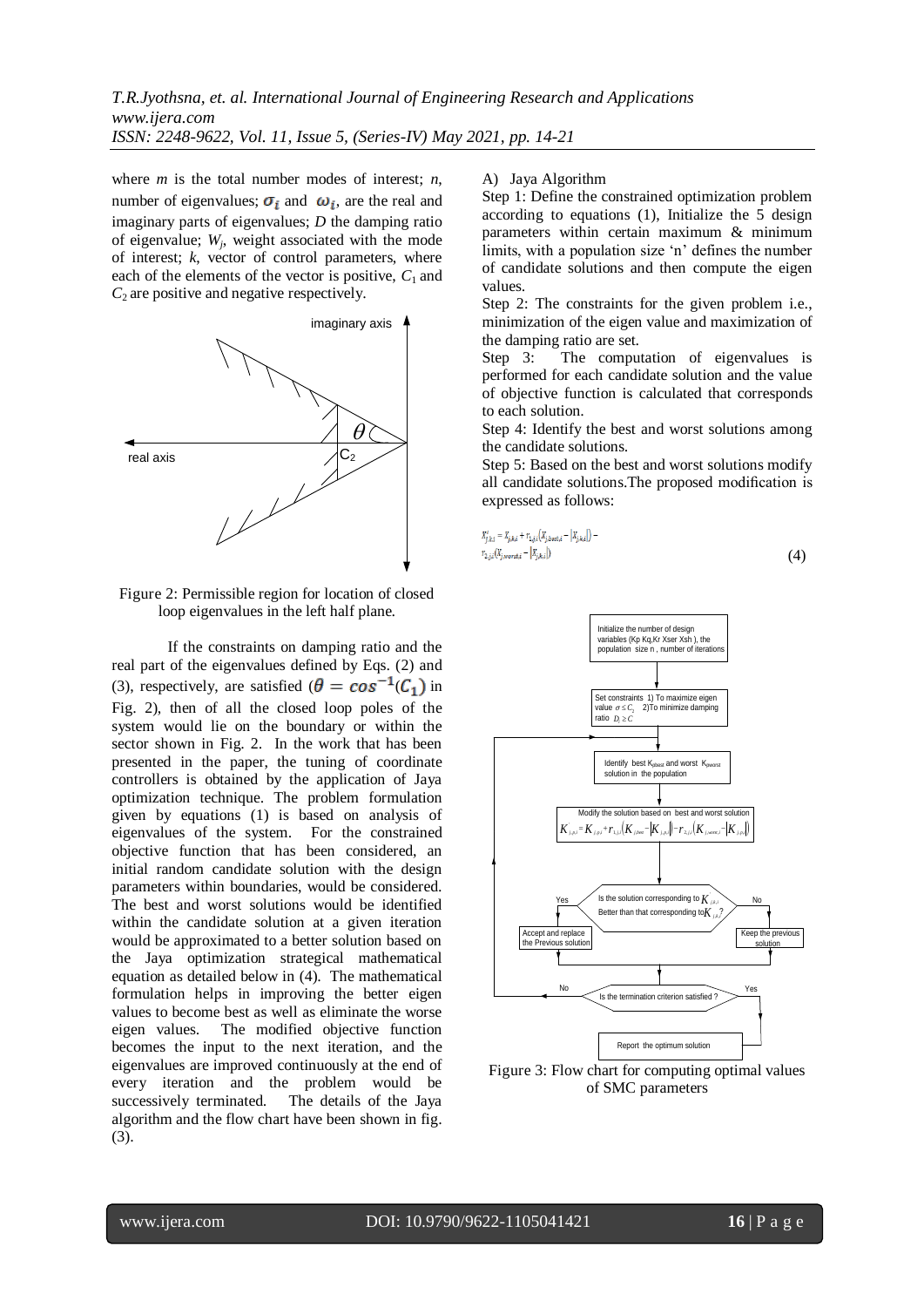## **IV. DESIGN OF UPFC SUPPLEMENTARY MODULATION CONTROLLERS**

 The coordinate tuning of UPC control parameters is carried out by using the JAYA optimization technique to realize the anticipated damping. The steps involved to design the SMCs for UPFC can be reviewed below:

(a) The lightly damped swing modes of interest, that have to be shifted towards left, are to be carefully chosen.

(b) The optimal control parameters are achieved by subsequent tuning of the JAYA optimization procedure discussed in [15] Section III.

Fig. 4, depicts the block diagram of the SMCs for UPFC, the dynamics of which are illustrated by a first-order plant transfer function  $1/(1+sT_p)$  where  $T_p$ is denoted by a single time constant for lowfrequency small signal studies.





Figure 4: Block diagram of UPFC with supplementary modulation controllers

## **V. CASE STUDY**

Two multimachine study systems that have been considered for the performance of UPFC supplementary modulation controllers by using Jaya optimization technique are the 4-machine 2-area and 10-machine 39-bus systems [1]. It is motivating to explore the effect of the system damping and hence assess the working of these damping controllers about their potential in damping small frequency oscillations.

a) 4-machine 2-area system: The single line diagram of the system under consideration is shown below in Fig.5. For the system considered [1] the armature resistance is neglected and the damping of all the generators is uniformly taken as 1.0 pu (instead of zero). The UPFC with the supplementary controllers is connected in one of the three AC tie lines between buses 7 and 8, with the shunt branch connected at bus 7. The operating values of  $E_p$ ,  $E_q$ and  $I_r$  are assumed to be zero. The performance of UPFC with SMCs is assessed by evaluation of small signal and transient analysis. From small-signal

stability, it has been noticed there are three swing modes, out of which there are two local modes and an inter-area mode. The eigenvalues equivalent to the two local modes (swing 1 and swing 2) and the inter-area mode (IAM) at the operating point with and without SMC are given in Table I. The modulation of different control variables that generate the optimized values of the design parameters as given in Table II. Figs. (6)-(8) show the simulation results variation of rotor angles, terminal voltage and power with respect to time for a severe disturbance in the form of a 3-phase fault at 0.1 s at bus no.7 followed by clearing at the end of 5 cycles without any line outage.

The constraints that are selected for the optimization problem of SMCs are as follows:

(i) All the eigenvalues should have a damping ratio which is greater than or equal to 0.10.

(ii) The eigenvalues should have a real part which is less than or equal to -0.8.



Figure 5: Single line diagram of 4-machine 2-area system.

The optimized values of the design parameters when the different control variables are modulated are given in Table II.

Table I Eigen values of 4-machine 2-area system

| Modes                       |
|-----------------------------|
| $-1.0358 \pm 7.3567$ i SM 1 |
| $-0.8745 \pm 6.7476$ i SM 2 |
| $-0.8445 \pm 5.6187$ i IAM  |
|                             |

Table II Optimized values of SMC parameters from JAYA optimization algorithm

| --<br>.               |              |                |                      |                                |                                    |  |  |  |  |
|-----------------------|--------------|----------------|----------------------|--------------------------------|------------------------------------|--|--|--|--|
| Modulated<br>TPFC.    | $\mathbf{r}$ | $\mathbf{r}_n$ | 17<br>$\mathbf{r}_a$ | th<br>$\mathbf{v}$<br>$A_{sh}$ | th<br>T7<br>$\Lambda_{\text{S}er}$ |  |  |  |  |
| $E_p + E_a$<br>$+I_r$ |              | v. I           | 0.9                  | . റവ                           |                                    |  |  |  |  |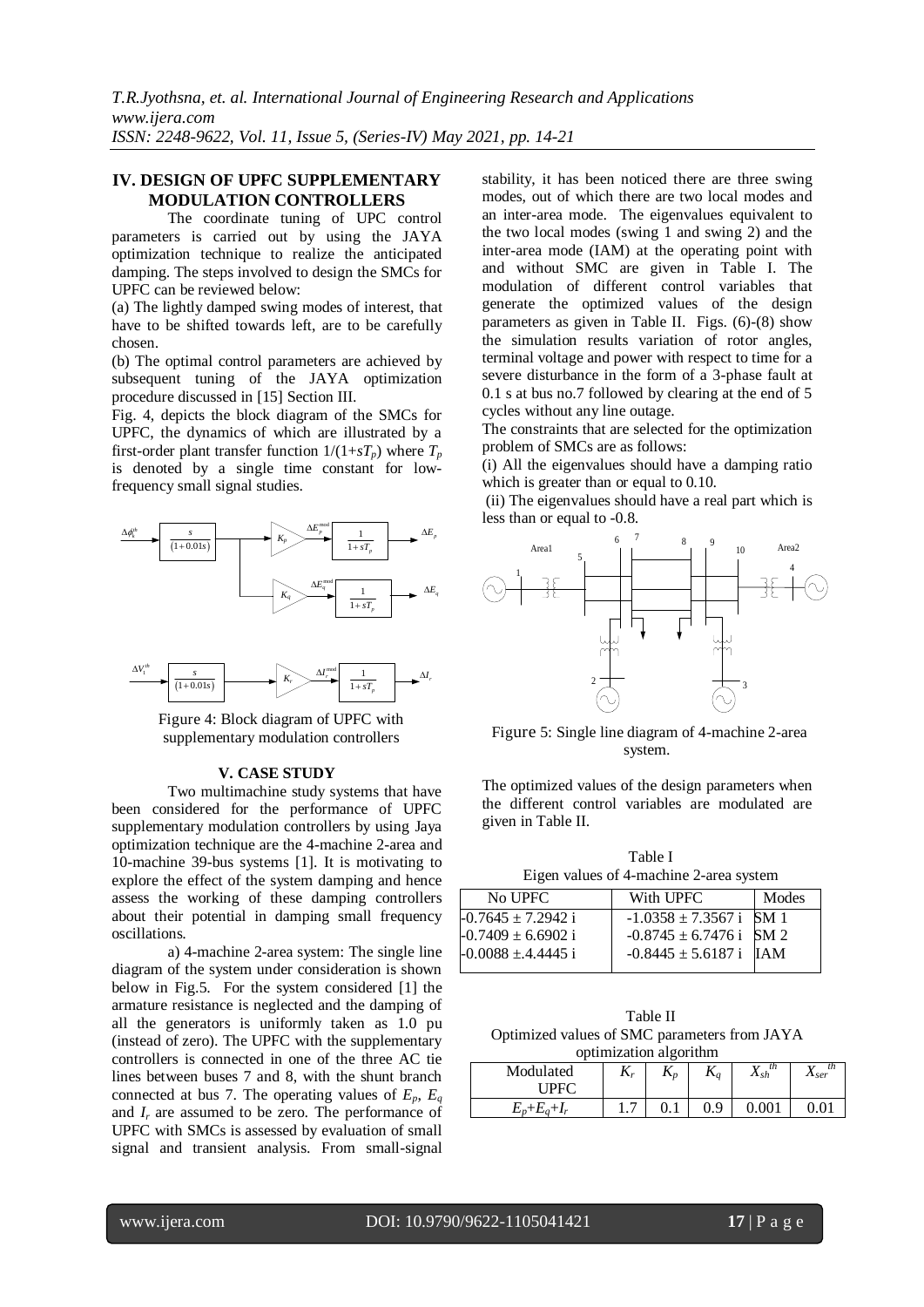

Figure 6: Plot of rotor angles of generators 1-4 for a 3-phase fault at bus no. 7.



Figure 7: Plot of terminal voltages of generators 1-4 for a 3-phase fault at bus no. 7.



Figure 8: Plot of real power of generators 1-4 for a 3-phase fault at bus no. 7.

b)10 machine 39 bus system: The single line diagram of the system is shown in Fig.9. The study system is considered as in [1] with generators are represented (1.0) model and the armature resistance is neglected. From the computation of location factors for the detailed model as in [12,13], it is obvious that the line 26-29 is suitable for the damping of swing modes. Hence, the UPFC controller is placed in that line to damp the critical modes. The performance of UPFC with SMCs is assessed by evaluation of small signal and transient analysis. Using small-signal stability analysis, the controller parameters are tuned using JAYA algorithm to obtain optimum values. The closed loop eigen values thus obtained indicate that the improvement was achieved in the damping of the

critical modes with just a single controller in line 26- 29. The operating values of  $E_p$ ,  $E_q$  and  $I_r$  are assumed to be zero. There are 9 swing modes and the eigenvalues corresponding to these modes at the operating point with and without SMC are given in Table III. The modulation of different control variables that generate the optimized values of the design parameters as given in Table IV. Figs.(10)- (14) show the simulation results of variation of rotor angles, terminal voltage and power with respect to time for a severe 3-phase fault disturbance at 0.1 s at bus no. 26 followed by clearing at the end of 0.138 s without any line outage. The eigen value analysis that is performed without and with UPFC SMC controller represent the swing modes.

The constraints that are selected for the optimization problem of SMCs are as follows:

(i) All the eigenvalues should have a damping ratio which is greater than or equal to 0.10.

(ii) The eigenvalues should have a real part which is less than or equal to -0.09.



Figure 9: Single line diagram of 10-machine 39-bus New England system.

maa <del>in</del>

| Table III                                |                        |                 |  |  |  |  |  |
|------------------------------------------|------------------------|-----------------|--|--|--|--|--|
| Eigen values of 10-machine 39-bus system |                        |                 |  |  |  |  |  |
| Without UPFC                             | With UPFC              | Comments        |  |  |  |  |  |
| $-0.2740 \pm 8.6877$ i                   | $-0.3587 \pm 8.6416i$  | SM <sub>1</sub> |  |  |  |  |  |
| $-0.2056 \pm 8.3452$ i                   | $-0.2945 + 8.3045i$    | SM <sub>2</sub> |  |  |  |  |  |
| $-0.2045 \pm 8.2615$ i                   | $-0.3029 \pm 8.1905$ i | SM <sub>3</sub> |  |  |  |  |  |
| $-0.1580 \pm 7.1570$ i                   | $-0.1959 \pm 7.1115$ i | SM <sub>4</sub> |  |  |  |  |  |
| $-0.1627 \pm 6.9796$ i                   | $-0.1826 \pm 6.9671i$  | SM <sub>5</sub> |  |  |  |  |  |
| $-0.1953 \pm 6.1813$ i                   | $-0.5180 \pm 6.1811i$  | SM <sub>6</sub> |  |  |  |  |  |
| $-0.0852 \pm 6.2701$ i                   | $-0.0936 \pm 6.4118$ i | SM <sub>7</sub> |  |  |  |  |  |
| $0.2071 \pm 5.8810$ i                    | $-0.1305 \pm 6.2969i$  | SM <sub>8</sub> |  |  |  |  |  |
| $0.0609 \pm 3.9172$ i                    | $-0.0469 + 3.8992i$    | SM <sub>9</sub> |  |  |  |  |  |

The optimized values of the design parameters when the different control variables are modulated are given in Table IV.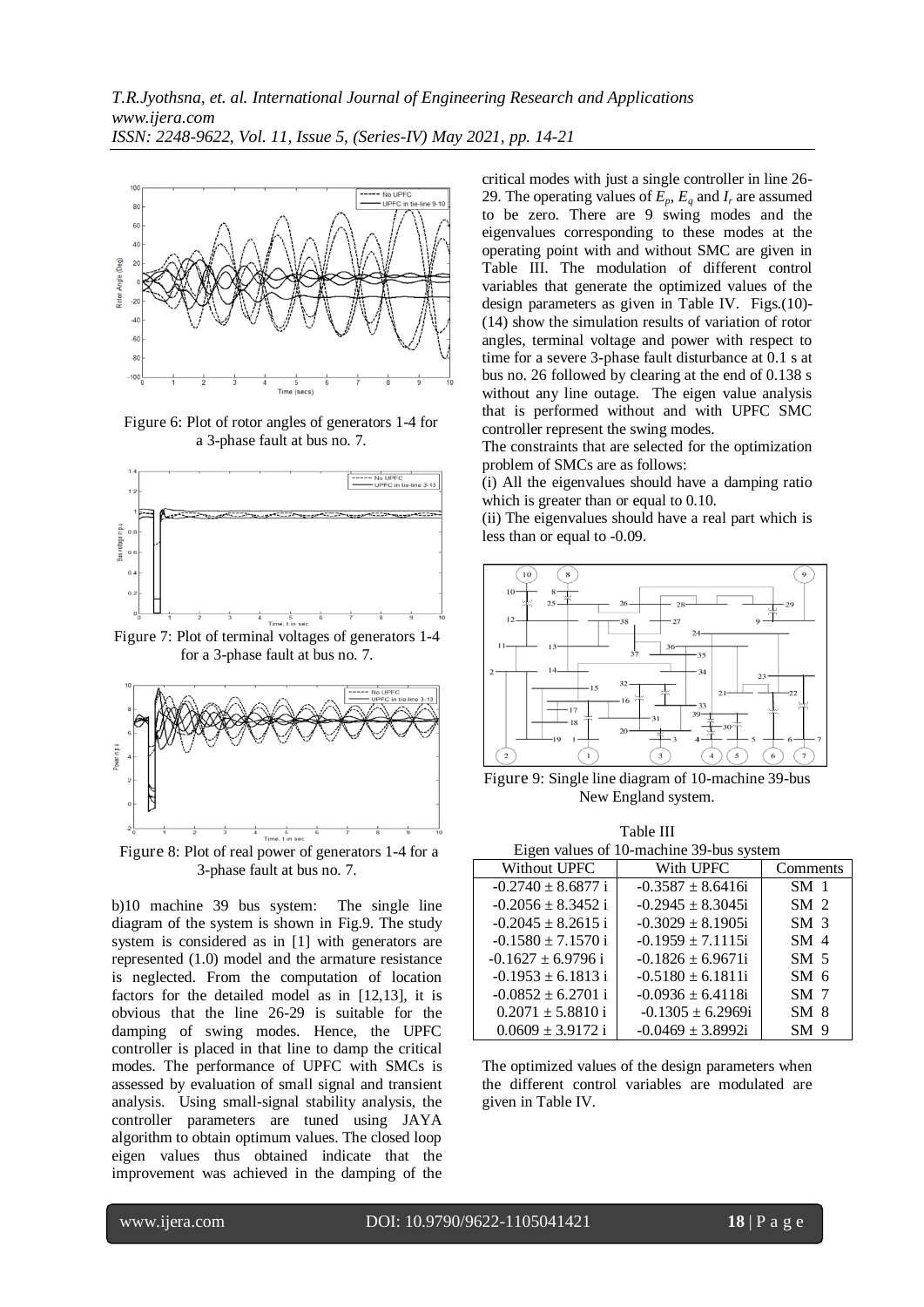| <b>Table IV</b><br>Optimized values of SMC parameters from JAYA<br>optimization algorithm |       |       |       |                             |                                      |  |  |  |  |
|-------------------------------------------------------------------------------------------|-------|-------|-------|-----------------------------|--------------------------------------|--|--|--|--|
| Modulated<br><b>UPFC</b>                                                                  | $K_r$ | $K_p$ | $K_a$ | $X_{sh}^{\hspace{0.5mm}th}$ | th<br>$X_{ser}$                      |  |  |  |  |
| $E_p + E_q + I_r$                                                                         | 27.4  | 1.33  | 0.17  | 0.004447                    | 0.031                                |  |  |  |  |
| 100<br>$80 -$<br>60<br>in degrees<br>40                                                   |       |       |       |                             | LIPEC in line 26-29<br>----- No UPFC |  |  |  |  |

Time, t in sec

Figure 10: Plot of rotor angle of generators 1-5 for a 3-phase fault at bus no. 26.



Figure 11: Plot of rotor angle of generators 6-10 for a 3-phase fault at bus no. 26.



Figure 12: Plot of terminal voltages at buses 26, 27, 28, 29 for a 3-phase fault at bus no. 26



Figure 13: Plot of real power of generators 1-5 for a 3-phase fault at bus no. 26.



Figure 14: Plot of real power of generators 6-10 for a 3-phase fault at bus no. 26.

#### **VI. DISCUSSION**

a) 4-machine 2-area system: From the results it can be observed that there is a considerable enhancement in the damping of local modes and inter-area modes, as evident from the small signal stability. Also, it is clear from the results of transient stability that the small frequency oscillations are damped out faster with UPFC supplementary modulation controllers. It can be examined that the performance of damping controllers is better about initial overshoot and settling time apart from increase in damping of the significant modes. It is noticed from the results obtained with the UPFC supplementary modulation controllers that there is a large enhancement in the damping of the two local modes as well as the interarea mode. The system response to minor and major disturbances evaluated by carrying out time domain simulation of the nonlinear power system model demonstrates that the small frequency oscillations due to the inter-area mode can be damped out faster with the UPFC supplementary modulation controllers. From the comparison of results obtained from without and with SMCs, it can be noticed that the damping controllers perform better about the settling time and initial overshoot besides increase in damping of the significant modes.

www.ijera.com DOI: 10.9790/9622-1105041421 **19** | P a g e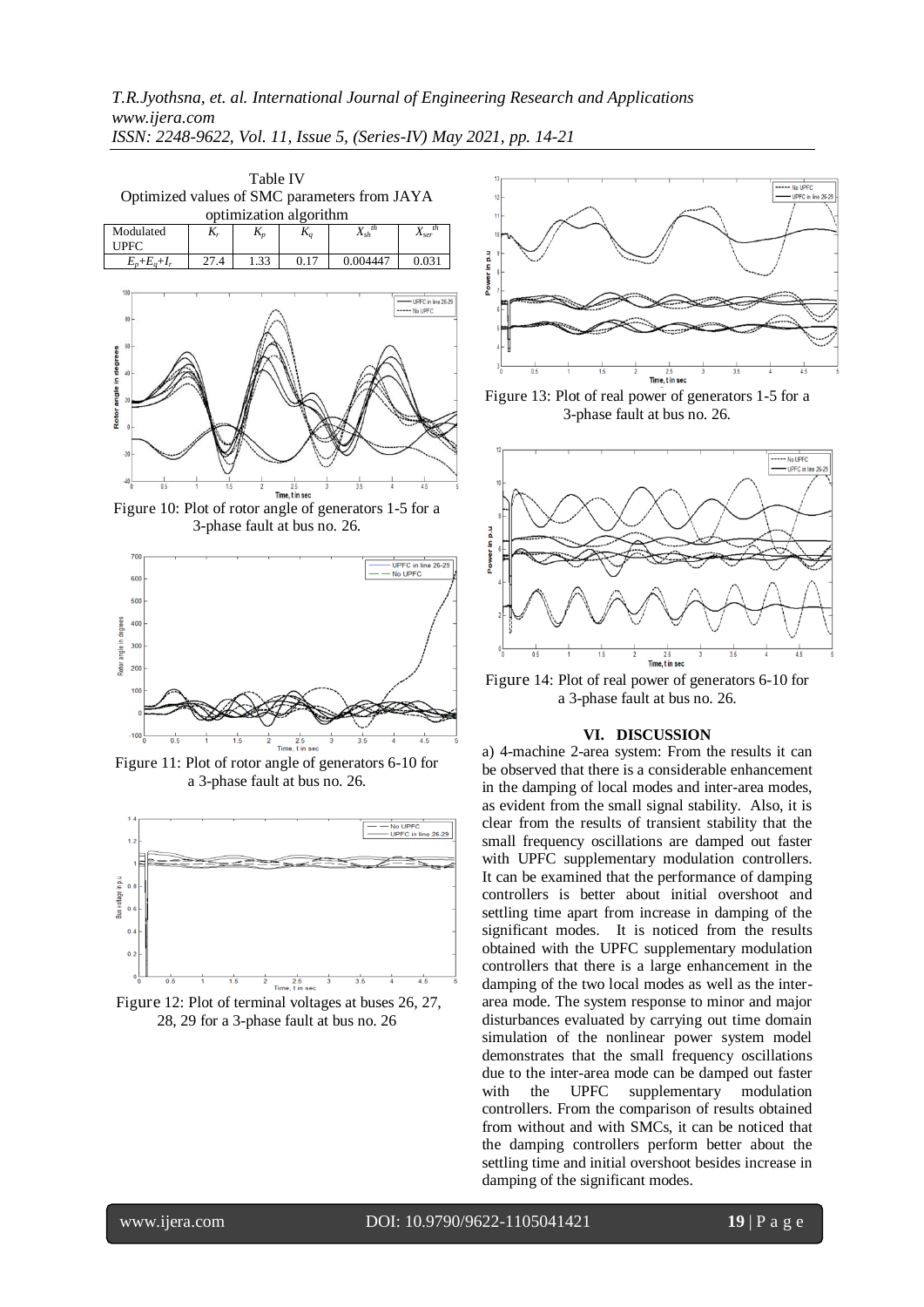b) 10-machine 39-bus system: From the comparison of the results of small signal stability with and without SMC there is a tremendous enhancement in the damping of swing mode 6 and the remaining modes. Also, the transient stability results show a significant improvement in the damping of rotor angle of machine 9 which is unstable in the absence of UPFC. Rotor angle oscillations of remaining machines are damped with UPFC SMC. Oscillations have also been reduced as observed in the results of terminal voltage and power. The rotor angle of machine 9 is unstable after 3 seconds without UPFC whereas with UPFC the machine 9 is stable.

The equivalent circuit of the electromechanical system present robust control laws for the shunt and series reactive controllers [12,13] that can ensure better damping. However, what is intriguing is the conflict that arises between shunt and series modulation controllers when applied concurrently. The suitable coordination requires agreement while choosing the gains of controllers. An essential feature of the control strategy of UPFC modulation controllers is that they are decoupled, robust and the control signals are produced from local measurements. From theoretical analysis, the control laws are straightforward that are based on simplified models. However, the usefulness of the modulation controllers is examined on multi-machine power systems determined by detailed generator models.

### **VII. CONCLUSIONS**

This paper emphasizes the design and tuning of SMC for UPFC based on a new JAYA optimization technique for the first time. The control strategy for the real voltage controller based on energy function, the control laws for shunt reactive current controller and the series reactive voltage controller are adopted. The control laws that are developed independently, are simultaneously applied to the supplementary modulation controllers of UPFC. The coordinate tuning of the controllers of the UPFC supplementary modulation controllers is performed using JAYA optimization technique for the first time. This method of tuning the control parameters using JAYA algorithm maintains a good co-ordination among all the controllers of the supplementary modulation controllers of UPFC and hence guarantees efficient damping of small frequency oscillations. This is clear from the small signal and transient stability results obtained from 10-machine 39-bus and 4-machine 2-area benchmark systems.

#### **REFERENCES**

- **[1].** Padiyar KR. *Power system dynamics stability and control* (New York: Wiley; 1996).
- [2]. Huayuan Chen, Youyi Wang, Rujing Zhou, Transient stability enhancement via coordinated excitation and UPFC control, *Electrical Power and Energy Systems, 24(1),* 2002, 19-29.
- [3]. Y.L.Kang, G.B.Shrestha and T.T.Lie, Application of an NLPID controller on a UPFC to improve transient stability of a power system, *IEE Proceedings, Generation, Transmission*. *Distribution*, *148(6)*, 2001, 523-529.
- [4]. Chonhoe Kim, Jungsoo Park, Gilsoo Jang, Kwang M. Son, and Tae- Kyun Kim, Modeling of Unified Power Flow Controllers Using a Current Injection Method for Transient Stability Analysis, *IEEE/PES Transmission and Distribution Conference & Exhibition,* Asia and Pacific Dalian, China, 2005.
- [5]. S. Krishna, K.R. Padiyar, Discrete control of unified power flow controller for stability improvement, *Electric Power Systems Research, 75 (2-3),* 178–189.
- [6]. Eskandar Gholipour and Shahrokh Saadate, Improving of Transient Stability of Power Systems Using UPFC, *IEEE Transactions on Power Delivery*, 20(2), 2005, 1677-1682.
- [7]. Ajami, S.H. Hosseini, S. Khanmohammadi, G.B. Gharehpetian, Modeling and control of C-UPFC for power system transient studies, *Simulation Modelling Practice and Theory, 14*, 2006, 564–576.
- [8]. Sukumar Mishra, Neural-Network-Based Adaptive UPFC for Improving Transient Stability Performance of Power System, *IEEE Transactions on Neural Networks*, *17(2)*, 2006, 461-470.
- [9]. Ani M. Gole, Udaya D. Annakkage, and D. A. Jacobson, Damping Performance Analysis of IPFC and UPFC Controllers Using Validated Small-Signal Models Shan Jiang, *[IEEE Transactions on Power Delivery,](https://ieeexplore.ieee.org/xpl/RecentIssue.jsp?punumber=61) 26(1),*  2011, 446-454*.*
- [10]. Kenichi Kawabe, Akihiko Yokoyama, Transient Stability Improvement by UPFC Using Estimated Sensitivities Based on Thevenin's Theorem and DC Power Flow Method, *Journal of International Council on Electrical Engineering, 2(3),* 2012, 257-263.
- [11]. Li Wang, Hao-Wen Li, and Cheng-Tai Wu, Stability Analysis of an Integrated Offshore Wind and Seashore Wave Farm Fed to a Power Grid Using a Unified Power Flow